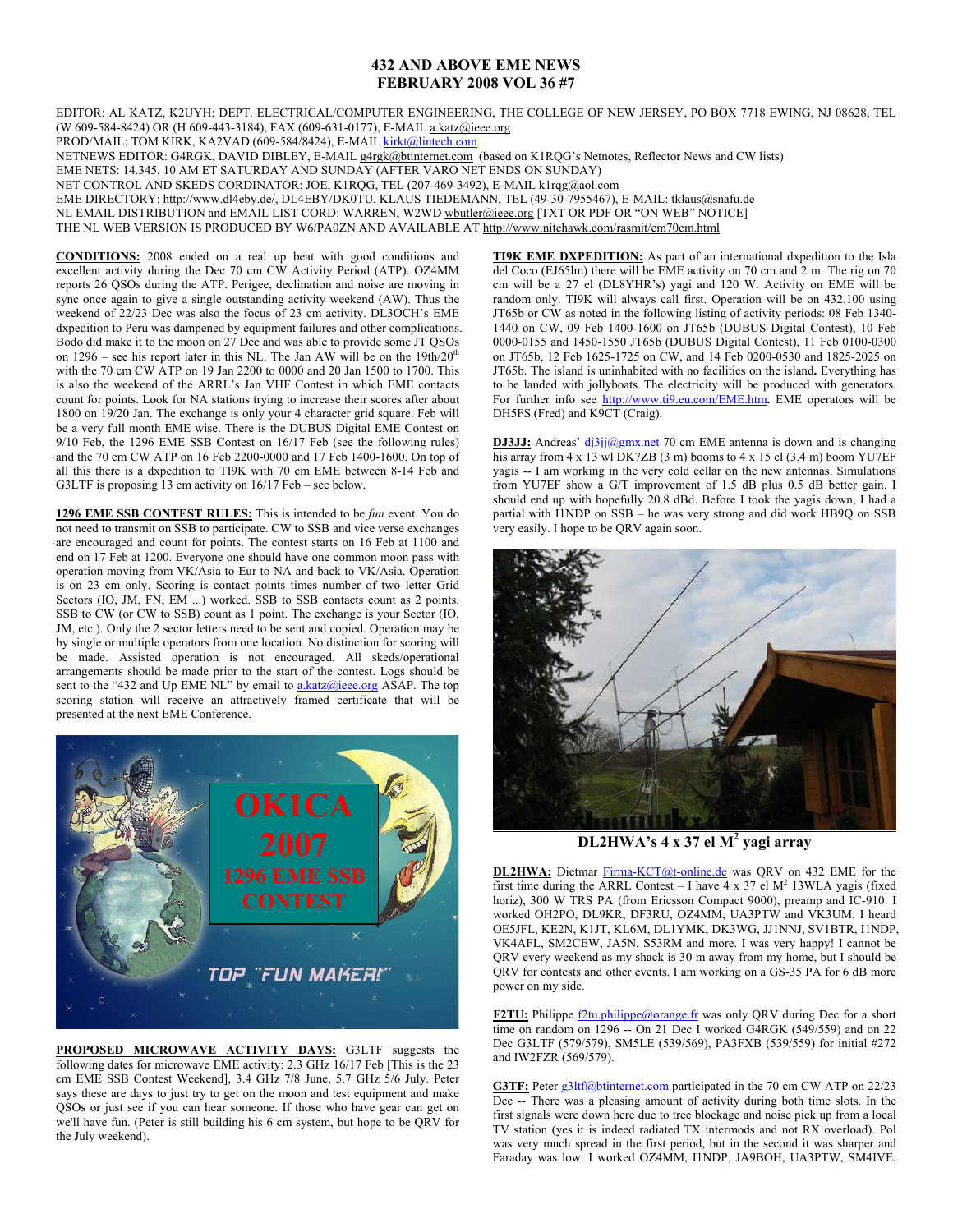SM3BYA, JA0TJU, and in the second period OK3RM, K1RQG, SM2CEW, SV1BTR, RW3PX, K2UYH, W8TXT, G4RGK, W7CI and WE2Y. Heard were UA6LGH, KE2N, N1KI, IK2RTI and DF3RU. In the first period, 1600-1615, on about 432.012-013 someone called me and I QRZed for 15 minutes, but just could not get the call. I believe it had a 5 and a D but the sending rate and the QSB combination were just too hard. On 24 Dec I ran a sked with N1KI on 432, but he only copied me one period, but did work S53RM. I was also on 1296 and worked on 22 Dec SM5LE, IK3COJ, GW3XYW, F2TU and IW2FZR, and on 23 Dec SM5LE, G4RGK and a nice SSB chat with G4CCH. I shan't be QRV in Jan, but will be around again in Feb.

G4RGK: Dave g4rgk@btinternet.com was active during Dec on 70 cm and worked WW2R, I1NDP, SM4IVE, K1RQG, RW3PX, OZ4MM, UA3PTW, SV1BTR, G3LTF, K2UYH, OK3RM, DF3RU, W7CI, KL6M and UA6LGH. Gottaways were DG1KJG and IK2RTI. I was only on 23 cm for a short time and worked F2TU and G3LTF.

HB9Q: Dan (HB9CRQ) dan@hb9q.ch has put together a QRP EME Photo Gallery of stations he has worked at www.hb9q.ch. Unfortunately there are many photos missing and Dan invites all QRP stations that he have worked to send him a photo of their antenna with a short description (band, number of elements or length in wl, power used for the QSO and year when the photo was taken). All the photos will be added to the Gallery and put on-line!

**I1NDP:** Nando nando.pellegrini@tiscali.it was active during the Dec 70 cm CW ATP in the second window and found conditions rather good with slow changes in Faraday rotation and a significant number of stations on the air -- I worked the following: UA3PTW, OZ4MM, JA9BOH, G3LTF, JA0TJU, SM3BYA, SP7DCS, SM4IVE, UA6LGH, DF3RU, JA6AHB, K1RQG, W8TXT, WE2Y, G4RGK, RW3PX, SM2CEW, OK3RM and K2UYH.

**I5YDI:** Luigi patriota L@libero.it is looking for skeds on 70 cm. He operates both CW and JT. On CW he has about 500 W to his 4 x 25 el Jxx 8 wl yagis, but reduces his power 350 W on JT. On RX he is fighting with noise from a TV repeater, but is making QSOs. At the end of Dec he contaqcted K2UYH (O/O) on CW and -16 dB on JT.

**IK5WJD:** Alex *ikcsg@tin.it* is very pleased with 23 cm EME and writes – 1296 is a great band! I have tried EME on 432 and 10 GHz, but now my new activity on 1296 has me very enthusiastic. The libration and smearing effect observed on 10 GHz are much reduced. These phenomena were recorded by Spectran software. On 3 cm with my 3 m dish echoes were always strong. My TWT produced about 50 W directly to the feed. Only on days with strong rain were the signals weak. My linear polarization angle did not seem very critical. I was able to QSO a station using vertical polarization with my feed horizontal. On 432 the polarization angle was much more critical and I would lose copy if the polarization was not aligned. On 70 cm I have fixed horizontal polarization with 4x26 el yagis. With 1 kW out my echoes are always readable. On 1296 I use my 3 m dish with a homebuilt SSPA that produces 250 W. I lose about  $1.0 \sim$ 1.2 dB in the 1/2" Celleflex coax between the SSPA and the feed. The LNA has a 0.38 dB NF, but I never copy my echoes. The signals of stations on 1296 are very strong and many, many people are QRV. I use a Septum feed with a 3 ring Chaparral adjusted to the latest suggestions of W1GHZ (DUBUS magazine). Relative to 3 cm, I observe more constant signal amplitudes, and little fading or libration effects. The smearing effect appears to be negligible too.

**JA4BLC:** Yoshiro ja4blc@web-sanin.co.jp reports on VK-JA on 13cm EME – During the weekend of 15/16 Dec JA4BLC and JA8ERE worked VK3NX on 13 cm. These QSOs are very probably the first ever between Oceania and Asia on 13 cm EME. VK3NX transmitted on 2301.950 and the JAs on 2424.100.

**JH1KRC:** Mike  $ih1krc@syd.odn.ne.jp$  is trying to get his dish  $(4.4 \text{ m} \text{ TVRO})$ with 500 W+ at feed) to work properly with both 23 and 9 cm feeds in place --On 15 Dec I tested on 23 cm in EU window below 15 deg. My tracking indication was not correct and it took me 30 minutes to find the moon. Finally I had a good echo and called CQ several times but no reply. My 5 GHz feed is disturbing 23 cm radiation, so the echoes do not seem to be very strong.

**K0RZ:** Bill **wmccaa@comcast.net** will be in hospital and does not expect to be very active on EME for the next couple of months. He did not make it on for the Dec 70 cm ATP. Bill reports he had one more multiplier in the ARRL EME Contest than reported last month. He ended with a score of 32x22.

**K1RQG:** Joe klrqg@aol.com was active in Dec -- On 23 cm on 22 Dec I worked YL3AG for an initial, PA0BAT, GW3XYW, SM5LE, SM3LBN, K5JL and VE6TA. Did YL3AG have another callsign years ago? [I do not believe so – he has been around for a number of years]. I was also on 432 for most of the ATP and had a great time. I heard many stations that I did not work. This was my first time on ATP and I found continuous activity over the lower 25 kHz. Some of the stations worked were I1NDP, W9ZIH, W8TXT, SM4IVE, G4RGK, G3LTF, RW3PX, OZ4MM, UA3PTW, OK3RM, W7CI, K2UYH and SV1BTR. Heard with good signals were K3MF (CWNR), KE2N (CWNR), WE2Y, SM2CEW, DF3RU and others.

K2DH: Dave k2dh@frontiernet.net is temporarily QRT -- I had winds in excess of 70 mph 9 Jan and the elevation drive on my 5m solid dish broke sending the dish with a large crash to 90 degs elevation (it normally stows at 20 degs). I have not yet been able to fully evaluate any damage to the dish itself, the feed/feed support system, or the Azimuth drive. The Elevation drive will need to be completely rebuilt and that probably won't be possible until the spring. The dish is currently secured at 90 degrees, but I don't think I can leave it that way for the winter as the weight of snow filling it up may be too much for it. I will be back, but it looks like it will be a while before I become QRV again.

**K5SO:** Joe k5so@valornet.com was active in Dec on 1296 – I worked on 22/23 Dec between 2300 and 0100 6 stations. I completed with VE4SA on CW and then tried SSB but no go, VE3KRP with good signals, K5GW (599/599) – great to have back on, OZ6OL and others. Earlier in the month I heard nil looking for JH1KRC but did chat with VE6TA.

K6JEY: Doug dmillar@moonlink.net is still QRV on 432 CW, but writes that he is also experimenting with JT modes -- I am just about finished with a modest effort to add JT modes on 144, 432 and 1296. The reason is two fold. The level of interference on the lower bands has been steadily increasing making CW an almost pointless. The second is that I have too small a space to put up competitive antennas, especially on 1296. I will be running two long loop yagis and 300 W on 23 cm and should be able to make some CW contacts, but expect to be mostly be on JT. The key to the JT project has been a Microham Microkeyer. It allows me to use one computer and interface with a variety of radios by having cables already set for each radio. I am using an FT 847 for the lower bands and a TS790A for 1296; all with external amplifiers. I should be tested and ready for the upcoming digital contest. I would be interested in hearing what others are planning and doing. I am also interested in how people are using MAP65.

LA5ZK: Helge [send e-mail to LA8AV skudsvik@bluezone.no] is 70 years old, but new on 23 cm EME. He is a retired aircraft mechanic engineer and has used his mechanical *know how* to build up his EME station. He machined all the mechanical parts except for the dish, which is the dish used by LA8LF before he built up his present 5.3 m dish. Helge's dish is 3.7 m. He also has a 170 W SSPA mounted on the backside of the dish. It connects to the feed through only 3 m of ½" Cellflex. His preamp is a DB6NT design with a 0.3 dB NF, which is used with DB6NT xverter and ICOM IC-756 PRO II.



**LA5ZK's 3.7 m dish for 1296 with PA mounted at the rear** 

**N0OY: Pete** petesias@yahoo.com had major ice storm damage... Trees, power lines, antennas, etc. are down from more than 2" of ice in some cases. It appears that his big dish is ok, but we will have to wait for the full report. Before the storm during the Dec AW he did hear VE4SA and WB2BYP, and worked about 5 or 6 stations including DF3RU.

**OA/DL3OCH:** Bodo dl3och@gmx.de reports that he had unexpected problems that limited his EME activity. He was able to QRV on 23 cm from the Lima area on 27 Dec using the call OA4BHY. He used his 59 el yagi but had less power this time, only about 65 W out of his transverter because of battery limitations. Despite the low power and short notice he worked HB9Q, DJ9YW, G4CCH,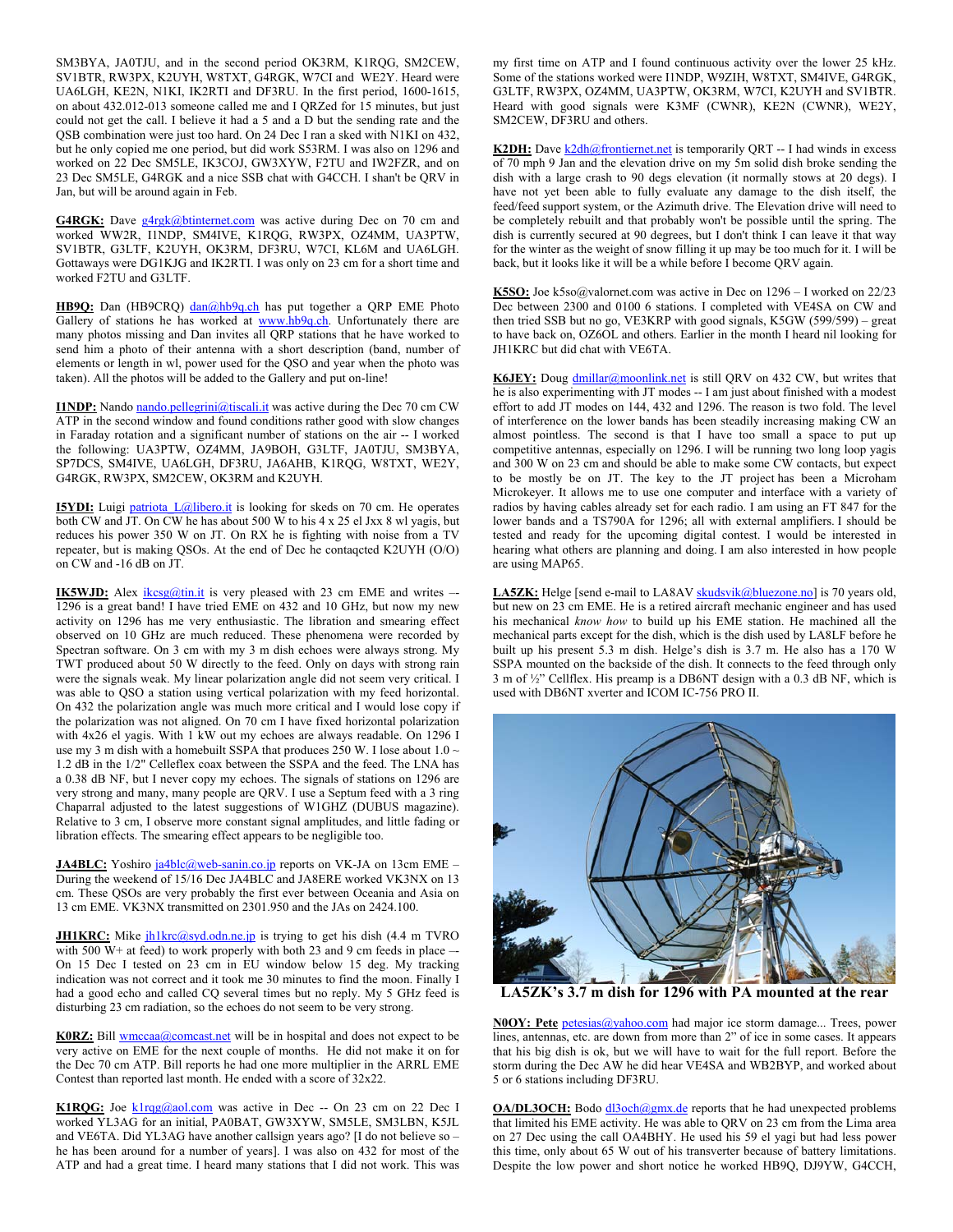PA3CSG, OK1DFC and K2UYH. Jorge (OA4BHY) was really impressed how fine EME works. Plans for additional EME from OC6I (different grid) did not workout due to transportation problems. There were also equipment problems on 2 m and only one QSO was made on this band. Bodo was going to try on 1296 from the Lima area a second time before he left, but again Murphy appeared. For the first time in all his travels his transverter stopped working and so no additional 23 cm QSOs were made.

**OZ4MM:** Stig vestergaard@os.dk writes -- The Dec EME CW ATP on 432 was an early Christmas gift. During the first hours in moonrise and after midnight, I worked 26 stations on 432MHz CW. Conditions were found to be OK to good here, and weather also showed its good side. The following stations were worked: SM4IVE, JA0TJU, I1NDP, SM3BYA, G3LTF, DG1KJG #296 (6 Yagi/200w), OK3RM, IK2RTI #297, SP7DCS, IK6EIW, JA9BOH, UA3PTW, WE2Y, K1RQG, G4RGK, KE2N, SV1BTR, K3MF, W8TXT, W7MEM #298, K2UYH, RW3PX, N1KI #299 (2 yagi/800w), KL7HFQ, W7CI and DF3RU. Due to the good activity, I decided not to switch to 1296 that night.

**SM4IVE:** Lars sm4ive@telia.com was active on 70 cm with relative ORP in Dec, but is working on a big dish -- I was active on 432 EME after a long absence and found condx to be quite ok. I'm having some RX problems. It could be that my old preamps are not so good anymore considering they were built in 1991 or so. I got fine reports so the amp is working ok. I worked these stations during the Dec 70 cm ATP UA3PTW, OZ4MM, G3LTF, I1NDP for initial #496, K1RQG, G4RGK, SM2CEW, SV1BTR and RW3PX #497. Heard were SM3BYA, SP7DCS and some more that were to weak to identify. The station is 4 x 22 el yagis, MGF 1302 with TS2000, TH347 - the old amp built in 1990 is still working. It has not been in use for at least 2 years. Construction of a new dish is underway. It will be the same size as the old one (13 m).

**SP7DCS:** Chris sp7dcs@o2.pl was QRV in the Dec 70 cm ATP for the first time -- I was on for 1.5 hours on my moon rise and worked 2 stations on CW. Many TNX to I1NDP for a lot of patience with my QRP signal and initial #11. I QSO'd on 22 Dec at 1525 OZ4MM (559/429) and 1545 I1NDP (O/O). Heard were UA3PTW, G3LTF, SM3BYA and SM4IVE. This was with my 4 x 25 el yagis with no elevation and 250 W in the shack. Unfortunately later Mr. Murphy visited my shack and the power supply controlling my preamp on all bands went dead. So, I am temporarily QRT, but hope to repair it soon. I checked 23 cm before my moonset, but did not hear anyone. I have added some recordings from my 70 and 23 cm operation in ARRL contest to my webpage http://sp7dcs.webpark.pl.

**SV1BTR:** Jimmy jimmyv@hol.gr is now QRV on 1296 -- What a great weekend! I heard at the end of Dec my first 23 cm echoes with my 3.6 m dish and 50 W at the feed. The next day despite continuing DEM transverter problems on TX and RX as well as a big voltage drop at the preamp and T/R relay, I worked my first 23 cm CW EME QSOs. My output from the transverter was changing > 6-7 dB on both RX and TX. Nevertheless I aligned the feed and choke with Sun noise and heard someone calling me. And then in 80 minutes with a lot of echo testing in between and problems throughout, I worked JA4BLC (559/549), DL4MEA (549/559), G4CCH (549/569), HB9BBD (589/579) - what a signal!, G3LTF (559/569), LA9NEA (549/559) and IW2FZR (429/519). I Could not stay longer as my power had dropped so low that Bird was hardly moving. A big thanks for the QSOs. 2007 is coming to its end and I had great fun participating in DUBUS ATP in Dec. I want to take this opportunity to thank DUBUS for sponsoring these fine EME monthly events in the last 2 years and for the future to come. It was really nice and meaningful to meet many friends and exchange Christmas and New Year wishes during our QSOs. On 70 cm I was QRV only in 2nd session for 2 hrs. I worked 10 on random SM4IVE, G3LTF, SM2CEW, UA3PTW, OZ4MM, G4RGK, DG1KJG, SM3BYA, K1RQG, W7CI and CWNR K2UYH. I also worked OK3RM earlier.

VE3KRP: Eddie eddie@tbaytel.net was active in Dec and reports hearing K1RQG, K5JL, VE6TA, PA0BAT, SM3LBN, VE6TA and LA9NEA on 1296. During the AW on 22/23 Dec he worked K5SO and heard bits and pieces from VE4SA. At beginning of Jan Eddie worked K5GW for initial #31.

VE4SA: Shawn ve4sa@rac.ca in Dec added contacts on CW on 1296 with G4CCH, HB9Q, K5SO, K5GW and K2UYH and is now up to initial #8. Shawn needs about 30 degs at his QTH to have a clear shot at the moon. He is using a 3 m dish and single 7289 PA with about 100 W at the feed. Shawn plans to add 13 cm EME in the spring.

**VK2DAG:** Matt vk2dag@bigpond.com writes about his 432 activity -- I am not really QRV on 7 0cm. I have a 26 el yagi and 110 W. I worked HB9Q and DL7APV during the Nov part of the ARRL Contest. My window to my east is thru a forest of trees and limited to a high moon elevation. My window to the west is down to the horizon. I will be putting a tower in sometime in 2008, which will improve my west window. I plan to be Dayton in May and am hoping to meet other EMEers there.

**VK3UM:** Doug tikaluna@bigpond.com at the end of Dec spent time measuring Sun Noise -- The Sun is close to the Galactic Center. With my Moon Planner program calibrating for quiet sky was not all that easy. I used the approximate background position of the Moon as the best compromise. Drifting high or low off the Sun was not an option as you were going up and down the plane. I had to go a fair way CCW to get a reasonable cold sky calibration point. Boy that Milky Way is 'bumpy'. Results were interesting and very close to expected with an abnormality on 23 that can be explained. On 29 Dec at 0000-0100 (IFlux SFU IPS 69) on 70 cm measured 18.5 dB and calculated 15.9 dB (diff 2.6 dB with beam width of 5.7 degrees); on 23 cm measured 19.2 dB and calculated 19.8 dB (dif -0.6 dB with beam width of 1.9 degrees). Ground temperature at time was 39 C although pre-amp (termination) was probably in the high 40's. (Good reason to do measurements as the EME Shack has the only A/C!!). C/S to termination Measured 6.3 dB and calculated 7.8 dB (diff -1.5dB at 8K sky). The conclusions are that 70 cm is well in the ball park, and on 23 the dish efficiency appears to be  $\sim$ 1.5 dB on the low side given the dual feed and under illumination. Also given the narrower beam width on 23 cm additional back ground noise was not noticeable, but could be extrapolated to being in the vicinity of 0.9 dB (19.2+1.5-19.8). I would be interested to see what others measure.

W6BY: Brian w6by@rcn.com writes that his 1296 operation during the Nov ARRL contest weekend is referred to as "Jamesburg Jr." becaue the 8' dish EME station is kind of a group effort of the JamesBurg team -- I have the dish and mount, AD6IW has the PA and transverter, and N9JIM has the feed. Access to the "big dish" in Jamesburg has been limited for the time being, but we should be on again in the future using Jamesburg Jr.

**W6IFE:** Doug (K6JEY) dmillar@moonlink.net reports on happens at the big OVRO dish -- We took a group of teachers, students and astronomers up to the Observatory for a science day and tour of the dish. We had about 40 people and all had a good time. Unfortunately we are still not able to get back on the moon using the dish. Our equipment package is on standby at WA6EXV in case we get an opportunity. A second package is being built by him, which will have more bands, power, etc.

**WB2BYP:** John wb2byp@ieee.org was active on 1296 during the 22/23 Dec AW. The first night he worked K5JL, but had problems with elevation drive. Later he QSO'd K2UYH, DF3RU and N0OY.

**K2UYH:** I a.katz@ieee.org had a little more time on the moon than usual over the holidays. Noise is still a huge problem on 432. I can move my antenna and see the noise change by more than an S-unit! This is white noise not birdies. Sometimes I feel I should just give up on 70 cm altogether. It is very frustrating. I worked during the 70 cm CW ATP on 22 Dec at 2350 W8TXT (559/559), on 23 Dec at 0000 G3LTF (559/569), 0018 RW3PX (559/559), 0027 I1NDP (559/559), 0031 OZ4MM (569/579), 0041 K1RQG (569/569), 0052 OK3RM (559/569) for CW initial #700, 0058 G4RGK (569/549) and 0135 WE2Y QRZ figured out the call too late. I then switched to 1296 to QSO at 0221 DF3RU (559/559) and 0230 WB2BYP (559/539). During the week I added on 26 Dec on 432 at 0502 I5YDI (18DB/O) on JT65c for #741\* and on CW #701 and 0600 OE5MPL (16DB/O) on JT65c and a partial on CW (-/O) as we had a sequencing misunderstanding and did not complete. I also worked on 432 on 27 Dec at 0330 ZS6OB (O/26DB) on JT65b \*742. (Peter is using only an Icom 910H with no preamp and 4 x 22 el yagis). The big excitement was on 1296. I switch there to QSO at 0428 OK1KIR (559/559), 0616 VE4SA (559/559) for initial #276 on CW and #311\* mixed mode, 0630 IK5JWD (549/539) #277 on CW and #312\* mixed, and 0720 OA4BHR (24/22DB) JT65c for #313\* and DXCC 61\*. Bodo's showing up from Chile as OA4BHY was a surprise. I was on for sked and only learned about it when checking the ON4KST reflector. (I still do not have the Internet connected in my shack, but can check it from my home office). We easily worked on random. There were no skeds. I did not even know the call in advance. On 29 Dec on 1296 I added at 0555 K9SLQ (589/569) and 0606 LA9NEA (569/579). Unfortunately I will not be active during the Jan AW because of business travel.

**NETNEWS BY G4RGK: RW3PX** on 432 CW and added initials with SM4IVE and OK3RM. **DK3WG** on 432 using JT65b worked K7XQ and F6APE for initial #433\*. **K5PJR** should be active again in Jan on 1296 EME with his new 16' Scientific Atlanta dish and is looking forward to multiple band operation. **DL9KR** was not active during the Dec 70 cm ATP/AW due to being iced up. **W9IIX** is QRV again on 1296 and is working on a big PA using a GS-23B. **WB0GGM** has most of his 70 cm EME system working and will back on the moon soon. **WA9KRT** is QRV for EME on the horizon only and looking for skeds. **DL1YMK** getting set up for 9 cm EME – received 170 W 9 cm PA for Christmas. **WB7QBS'** EME array is looking good. **PA3CSG** at end of Dec/Jan